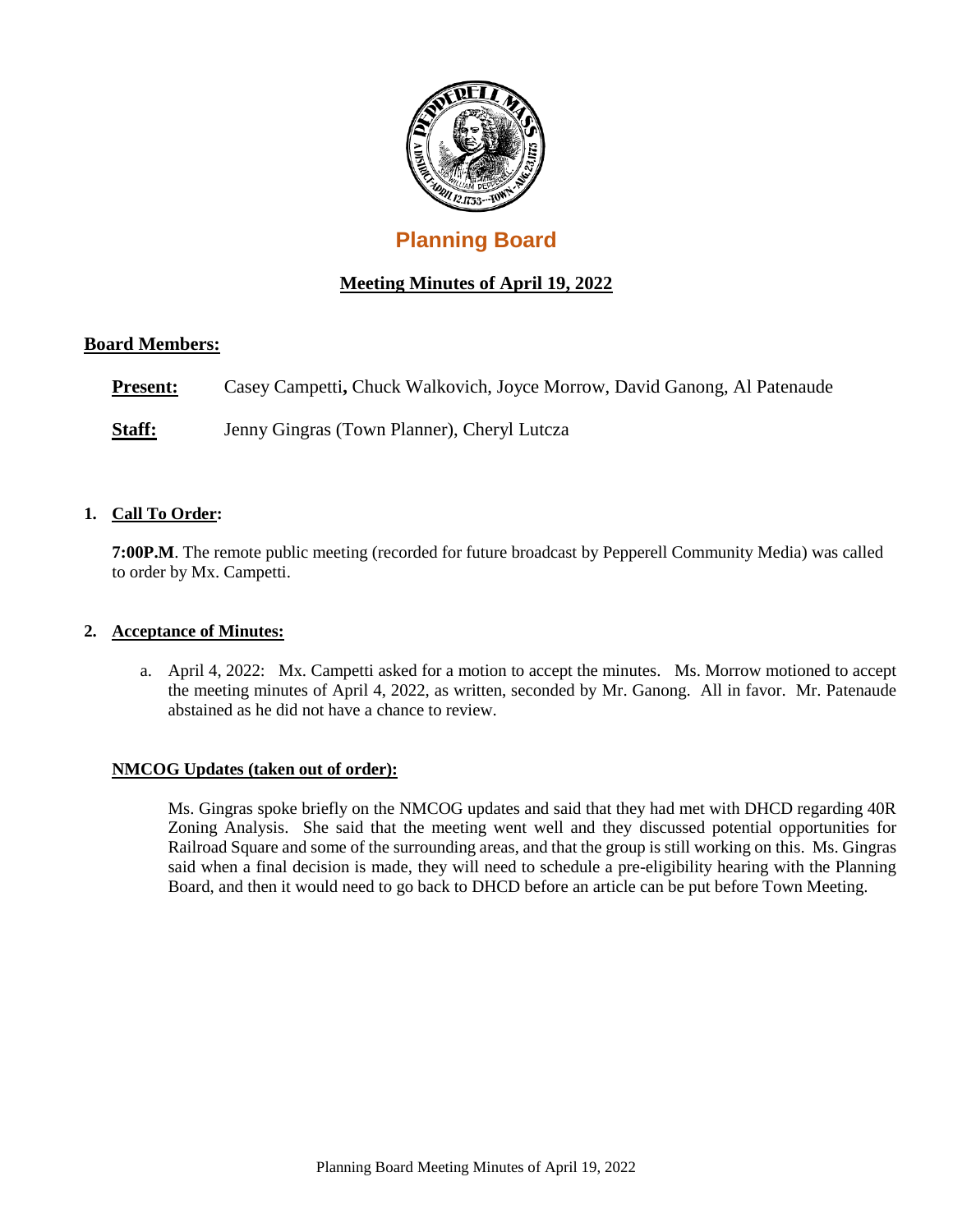## **3. 7:05 P.M. Public Hearing: 11 Sartelle Street (John J. Hills) – Special Permit – Two Family:**

Mx. Campetti opened the public hearing.

Ms. Morrow read the Notice of Public Hearing/Legal Notice into the record.

Mx. Campetti provided a brief overview of the requested relief and the hearing process to those in attendance.

Mx. Campetti invited the Applicant's representative, Seth Donohoe (Dillis & Roy Civil Design Group) to address the Board. Mr. Donohoe stated that the Applicant, John Hills, was also present. Mr. Donohoe provided an overview of the proposed application for a two-family dwelling. He explained that the Applicant had previously received permits from both the Zoning Board of Appeals and the Conservation Commission. The building is a fairly modest-sized building and consistent with the neighborhood, there are four other two-family dwellings in close proximity to this size. The property is to be serviced by both town water and town sewer.

Applicant, John Hills, addressed the Board and said they made the building smaller and there is a two-family directly across the street.

Mr. Donohoe said he would be happy to take any questions from the Board.

Mx. Campetti said that the Board received official review comments from some Town Boards and Departments, as well as from an abutter.

Ms. Morrow read the following review and abutter comments into the record:

- Ken Kalinowski (DPW/Town Engineer)
- Paul Brinkman DPW Business Manager)
- Paula Terrasi (Conservation Agent)
- Robert and Marcia Estes (Abutters)

Ms. Gingras read the portion of her Staff Report, relative to the proposed application, into the record.

Mx. Campetti invited the Board Members to ask questions.

Mr. Patenaude asked if the plan of the proposed application could be put up via screen share.

Mr. Walkovich asked if the Conservation Agent's (Paula Terrasi) review memo indicated any potential problems with the wetlands, given the size of the footprint being contemplated. Mx. Campetti read Ms. Terrasi's response memo and said that Ms. Terrasi did not express any lingering concerns. Mr. Walkovich asked if the Board could identify trees on the site that should not be cut down. Mr. Donohoe spoke in response to this. Discussion ensued.

Ms. Morrow said that with any new development we are looking at lighting and she inquired at to what type of lighting the Applicant is proposing for this new building. Mr. Donohoe responded and said that the proposed lighting is the minimum required by the Building Code. He said that the Applicant uses downward lighting with no spotlights and that they would have no problem adhering to what the Planning Board is looking for in regard to lighting.

Mr. Patenaude spoke and referred to four other homes in the area that were two-family and asked what the lot areas were on these homes. Mr. Donohoe responded and said that direct abutting lot to the East is a vacant field area of roughly 2 acres, however he does not have the numbers for the other abutting lots.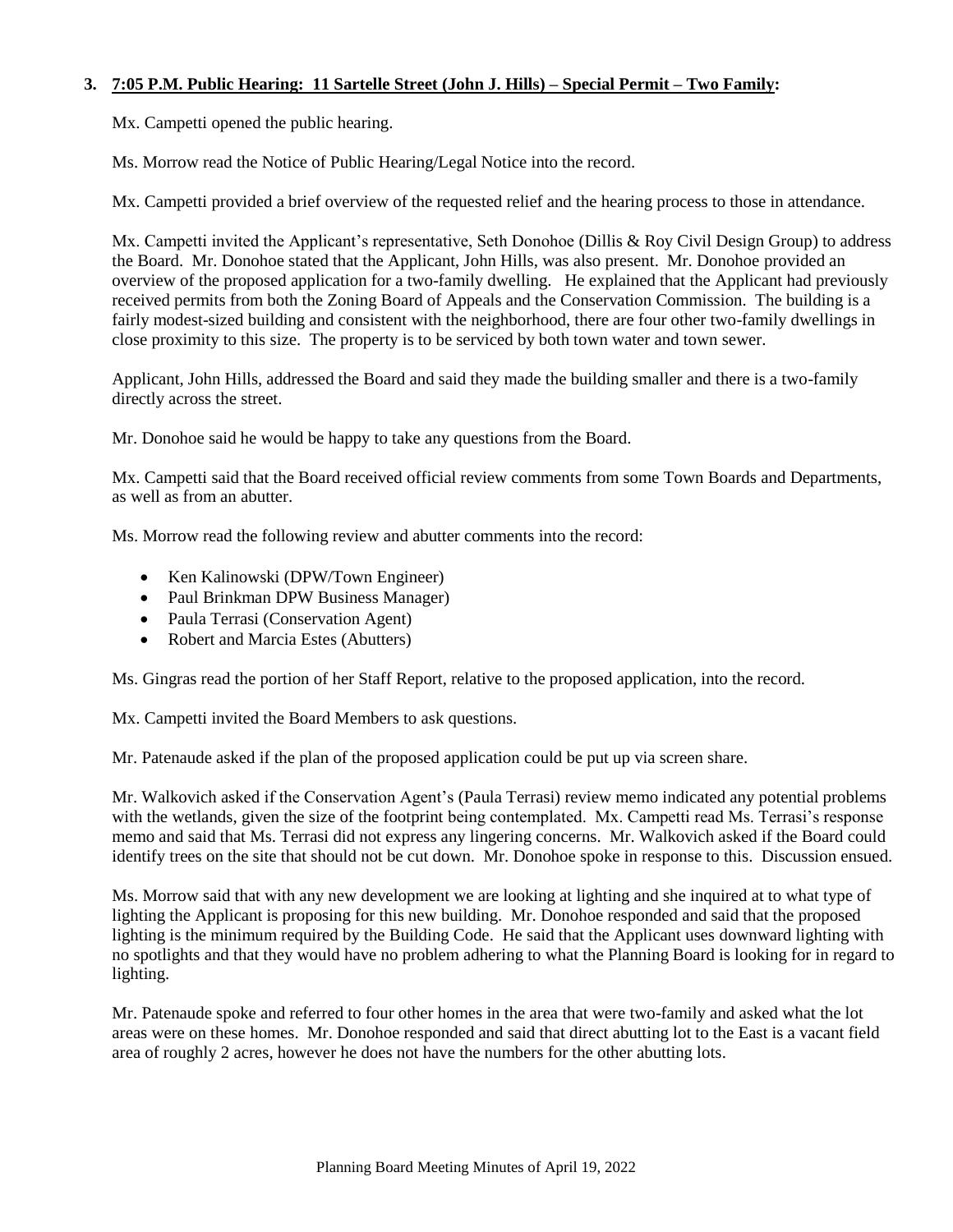Mr. Patenaude was curious what the overall increase to impervious areas would be, as this area is a little wet. Mr. Donohoe responded and said that the existing conditions on the site are various and the current driveway and large gravel areas have zero stormwater controls. He said that they will be adding stormwater controls to the site and that the total area of impervious area for the two new driveways that will be created is around 1500 square feet and that the existing gravel areas far exceed that.

Mx. Campetti inquired as to what the Applicant was proposing for landscaping elements. Mr. Donohoe said that they do not have that information at this time, however they are open to discussing landscaping with the Board. Mx. Campetti asked if the Applicant would be amenable to using native species. Mr. Donohoe said that was incorporated in their agreement with the Conservation Commission. Mx. Campetti said she would suggest that for plantings on the site in general. Mr. Donohoe said that the Applicant is fine with that.

Mx. Campetti asked about HOA's and if they were planning on separate utilities. Mr. Hills said that the exterior maintenance would not have an HOA, it would just be a two-family.

Mx. Campetti asked if the driveway of the property across the street lines up with either of the proposed driveways. Mr. Donohoe said that Sartelle Street has a very odd alignment. He said that the driveway at 10 Sartelle Street is generally slightly to the West of their property.

Mx. Campetti asked about snow storage. Mr. Donohoe said it would be similar to any other residential property in Town, and they have an area to store the snow (a lawn area), and there is sufficient area on the site for this.

Mx. Campetti asked if there were any public comments.

Marcia Estes, 15 Sartelle Street, addressed the Board and said that she wanted to thank Mr. Donohoe for the answer he gave regarding the cutting of the trees, however he didn't address the actual cutting of the trees. Our letter states that the area the house is going to be built on is in all of the dry land on the lot and she thinks that the lot will need to be clear cut. She added that the lot across the street, is a larger lot, but it is higher and drier, and is not a wetland. The proposed house is a smaller lot and is also in a wetland. She said she has concerns with the water, which is already an issue. They have a very real concern with the size of the building being proposed for that area.

Mx. Campetti asked if there were any other public comments. None.

Mx. Campetti asked the Applicant to respond to any of the comments raised so far.

Mr. Donohoe responded and said that the comments were generally related to wetlands concerns. We have already completed the process with the Conservation Commission and they have already issued that permit. There are no stormwaters on the site right now, and everything flows down the back to the wetlands. We will be improving on those existing conditions. He said that he appreciates the abutters are concerned with that, however he feels that the proposal is an improvement over what is existing now.

Mr. Ganong provided a screen share of the GIS Map of the subject property and area. He added that he feels that what is being proposed is an improvement over what currently exists. He said that he would like to see the Applicant retain some of the trees along the street, if possible, and not clear cut the lot.

Mx. Campetti asked what the plan is for clearing the trees along the street. Mr. Donohoe said Sartelle Street has an odd alignment and any trees within the 30-foot window would be selected. They would not be clear cutting the entire site.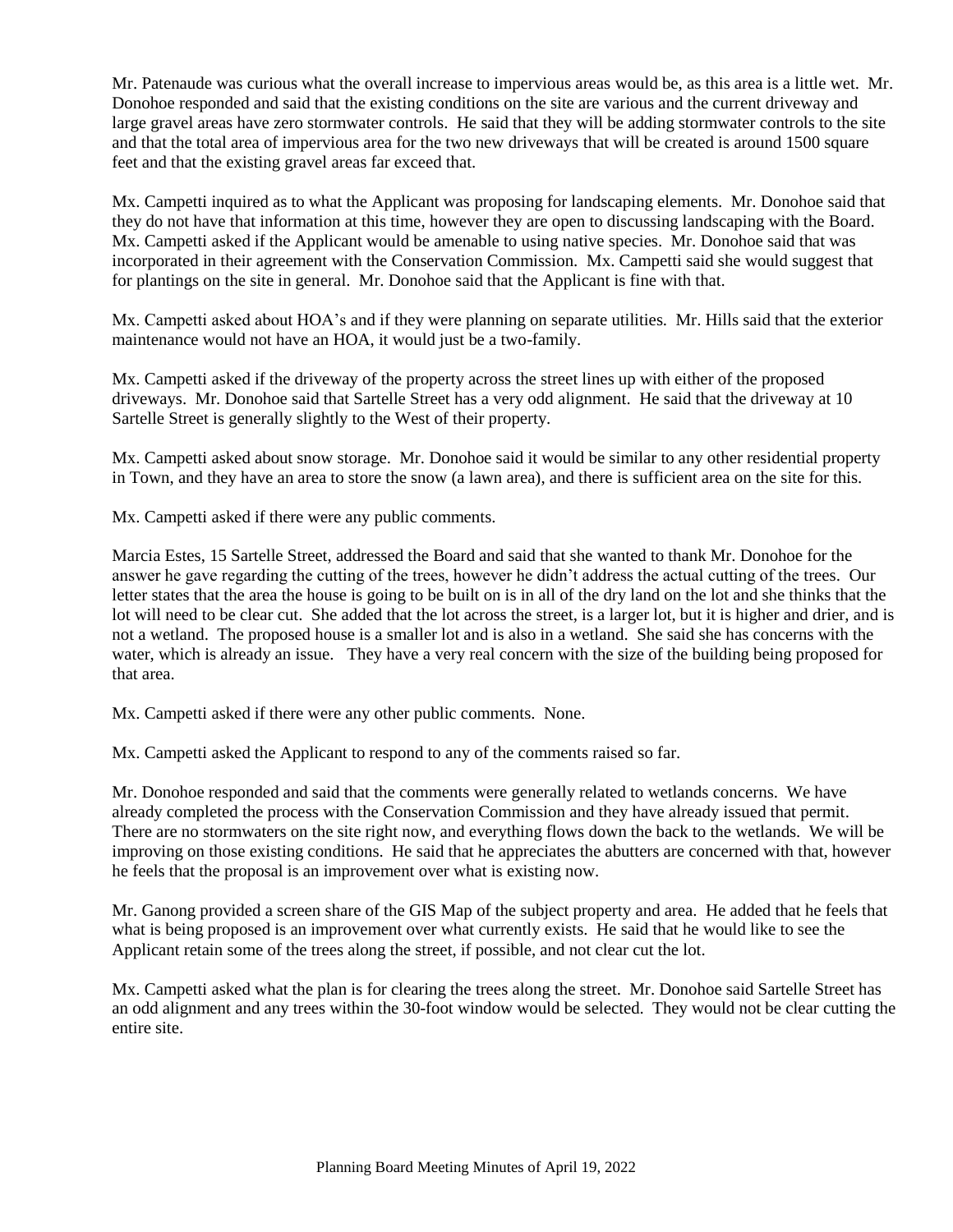Mx. Campetti asked if any of the portion of the stone wall of the abutting property is on the subject property. Mr. Donohoe said that he did not believe that it was.

Mr. Patenaude asked about the size of the abutting properties and it appears that most other properties fall into the two--acre size. Mr. Patenaude commented on the proposed onsite drainage and the paving of the driveways, and that the impervious area is greater than the proposed house

Mx. Campetti asked if the Board was ready to take action this evening, or keep the hearing open and continue to the Board's next meeting. Mr. Walkovich said that he was satisfied with the information that has been presented. Ms. Morrow agreed with Mr. Walkovich, as well as the comments from the DPW. Mr. Ganong and Mr. Patenaude also agreed.

Mx. Campetti asked if there were any waivers requested. Ms. Gingras said there were not.

Mx. Campetti asked for a motion to closet the public hearing on 11 Sartelle Street. So moved by Ms. Morrow, seconded by Mr. Ganong. All in favor. None opposed.

Mx. Campetti announced that the Board would move into discussion.

Mr. Patenaude said that it would be appropriate to have a stone infiltration swale along the driveway.

Ms. Morrow said that she wanted to make sure that the DPW has passed muster over any of the plans to ensure that we don't run into any issues with water so that the Applicant, future owners of the property and abutters don't have any issues.

Mx. Campetti said there wouldn't be any harm in having a consistent Condition that any trees or shrubs to be planted are native species recommended in the Pepperell Plant Guide. She would like to see that plantings don't get established during water ban times, so that the plants are going in at an appropriate time of year, and a grass lawn isn't being established during a dry, hot time of year. She said that there isn't a lot of exterior lighting being proposed, however it should be downward facing and fully shielded.

Ms. Morrow asked if they would be putting in an access driveway for use during the construction process. Mr. Patenaude said our regulations require that, and that would be under the purview of the Highway Department.

Mx. Campetti went over some of the Conditions the Board should/could impose. Discussion ensued.

Mx. Campetti asked for a motion to grant the Special Permit with conditions as outlined. So moved by Ms. Morrow, seconded by Mr. Ganong.

Roll Call Vote Take as follows:

Ms. Morrow: Aye Mr. Ganong: Aye Mr. Walkovich: Aye Mr. Patenaude: Aye Mx. Campetti: Aye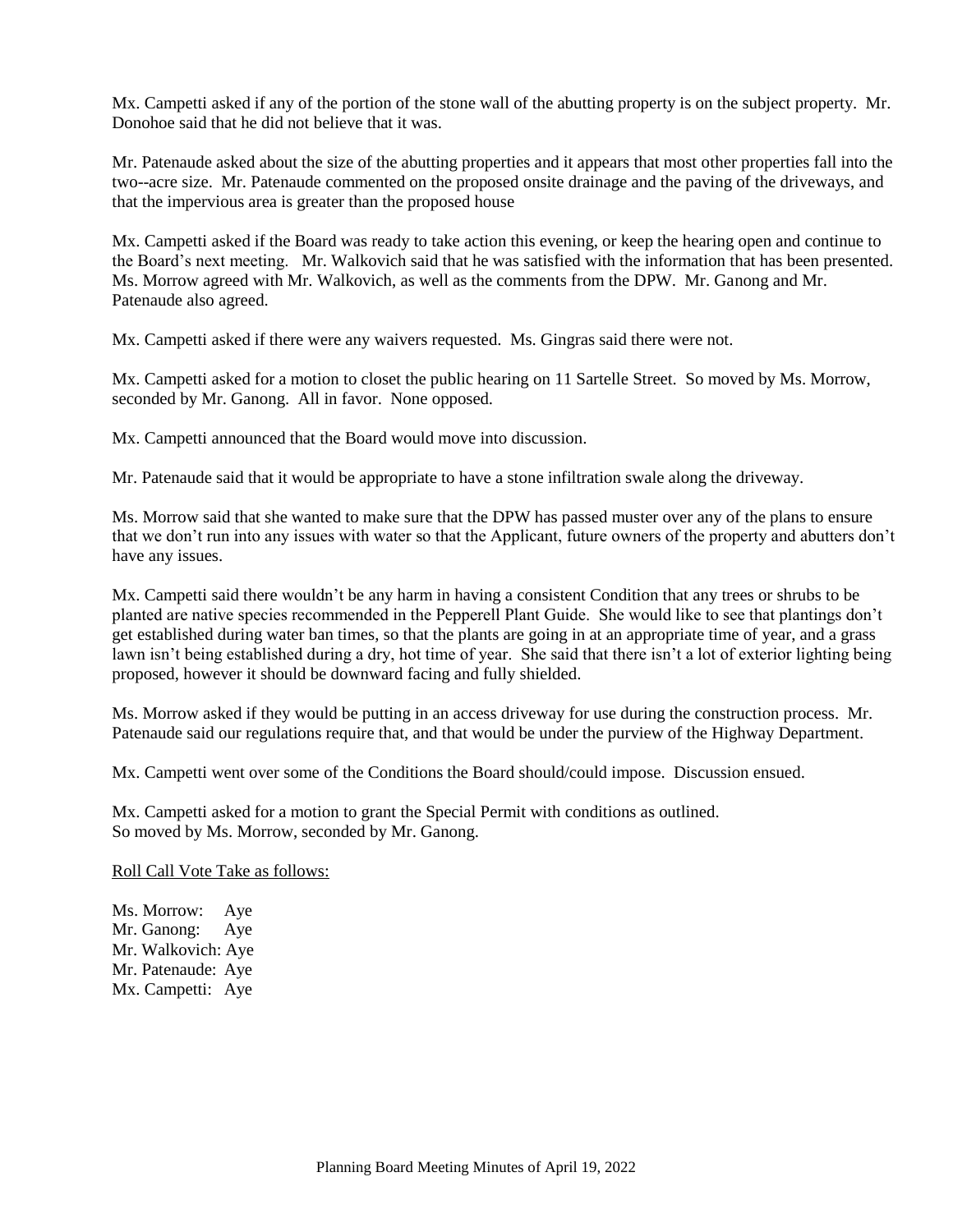## **4. 7:45 P.M. Public Hearing Continuation on Zoning Article:**

Mx. Campetti opened the public continuation hearing at 8:06p.m., and explained that it is to see if the Planning Board will recommend the proposed zoning article that will be going to Spring Town Meeting: To see if the Town of Pepperell will vote to amend the Zoning Bylaw by adding in its entirety Section 8900, Adaptive Reuse of Significant Structures.

Mx. Campetti asked Ms. Gingras for an update on some of the materials obtained since the last public hearing.

Ms. Gingras provided an overview of the comments and concerns from the last public hearing. She said that she worked with Town Counsel and some revisions were made to the draft. Ms. Gingras provided a screen share of the draft, providing an overview of the revisions. Mx. Gingras said she would be happy to answer any questions on the revisions.

Mx. Campetti asked if the Board Members had any questions or comments.

Ms. Morrow said she did not have any comments.

Mr. Patenaude said his biggest concern is regarding the potential future church scenarios. Mx. Campetti agreed with Mr. Patenaude. She said that the revisions get at some of the hypotheticals, and any place we can tighten things up is a positive thing.

Ms. Morrow said that even though we have identified these buildings for adaptive reuse, a proposal would still have to go before the Planning Board for a Special Permit. She added that if a proposal is made that is not done within the scheme of the environment we are trying to create, we still have measures of control in place.

Mx. Campetti asked if there were any public comments.

Diane Temple, 86 Main Street, asked why we are working so hard to do this at this time, to make these proposals for changes. Many members of the community want to see a solution for the use of the "Fitz", however that is one building that the Town wants to make sure will be viable. She said she is not sure there is a great need for more commercial space in our community, which views itself as rural. She asked is there really a great need and will there be success for more commercial structures and are they needed at this time and is there any reason to rush into this at this time. She said that she would recommend that we do these things thoughtfully. Really consider what the Master Plan Committee did to guide our community.

Mx. Campetti asked if the Board Members had any comments.

Ms. Morrow said that she appreciated Ms. Temple's comments. Ms. Morrow said that she had been on the Master Plan Committee and that Master Plans have been revised in this Town over and over again and basically sat on the shelf and nothing happened. We recently have a group of people who worked diligently to provide the Town residents areas they asked for, during the Master Plan, to be able to walk to shops, etc., with a home-town feeling. Zoning in New England is so archaic the Adaptive Reuse and Mixed Use Overlay are vehicles that towns can use to allow these things. It's geared to very few buildings in this Town.

Mr. Ganong said that he echoed what Ms. Morrow said. He said he looked at Adaptive Reuse as "future proofing". He spoke on existing vacant commercial properties, and if they were more attractive, someone might use them. Adaptive Reuse encourages future use and preservation of some structures, as is, and encourages people to not come in and knock down a building and construct something else there, keeping the small town rural character and encouraging that.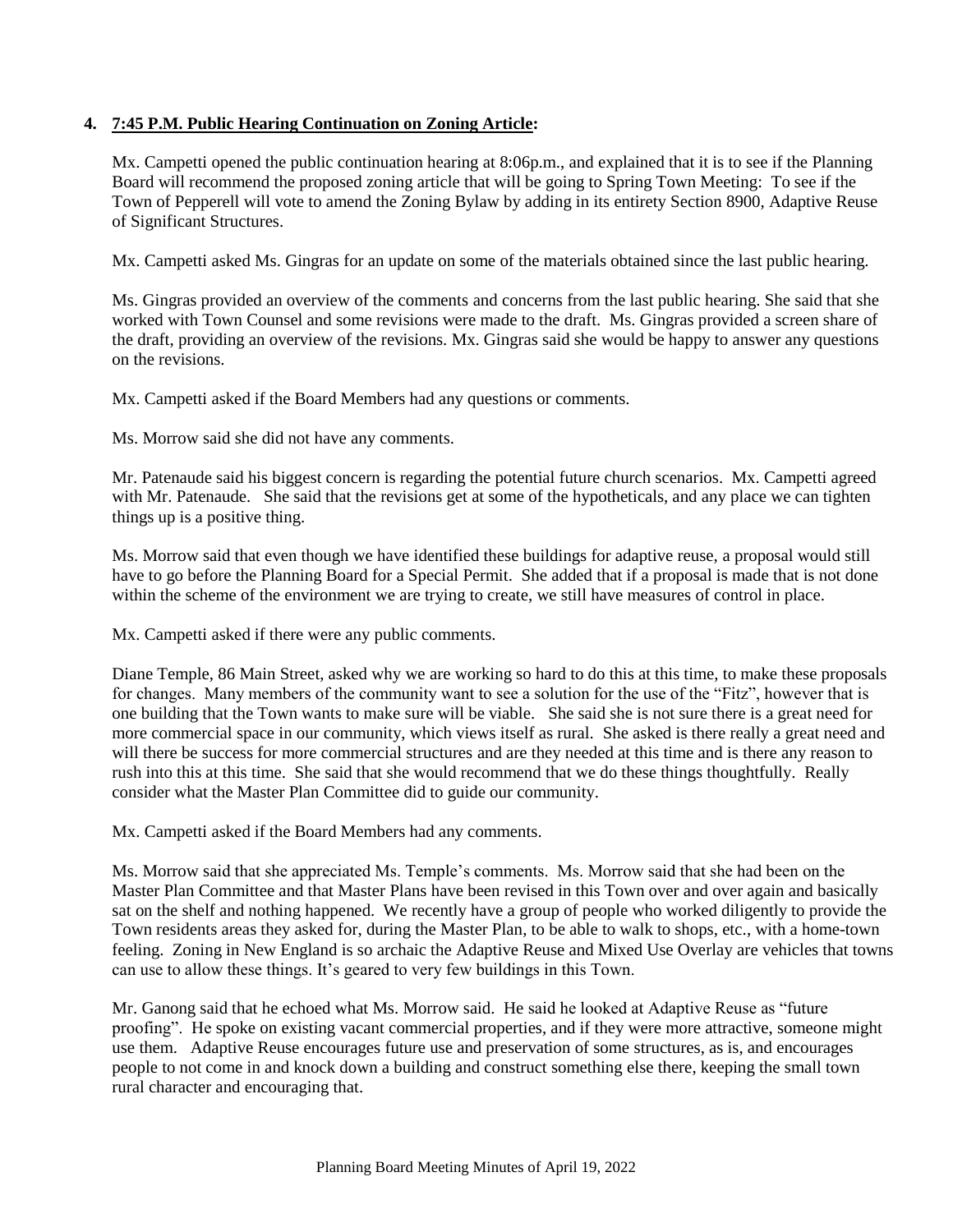Mx. Campetti asked if Ms. Gingras would like to respond to any of the comments.

Ms. Gingras said that the comments from Ms. Morrow and Mr. Ganong were very well said and this article is about preservation of the existing buildings. The exterior of the building can't be changed. She discussed a church that is currently being underutilized. Anything that is not currently allowed in the underlying zoning, is still not allowed unless it is on the list in this Article. So that protects it also. It still has to go through the permitting process with various Town Boards/Departments/Commissions such as Building, Conservation, Planning, as well as the Historical Commission for a recommendation. She encouraged everyone to look at this article a preserving the future of Pepperell and a way of investing in the community

Mx. Campetti said that she appreciated Ms. Temple's comments and questions. The genesis of looking into this question was sparked by questions of how do we address allowing what will happen at Peter Fitz. We were able to see there is actually an opportunity to really expand the good of future opportunities that may come up. She said she was very pleased with how this has come together. She is most looking forward to some of the potential uses, by Special Permit, that will be permitted if this article is adopted by the Town, such as re-developing properties into multi-family housing, that's one of the biggest opportunities we have. This would be to encourage people to reuse some structures, such as historic structures. I believe there has been a lot of thoughtfulness arounds these issues and this has been thoughtfully put together, with some safeguards put in place.

Mx. Campetti asked if there were any remaining concerns over language in the draft article by the Board Members.

Ms. Morrow said that the majority of our thinking towards the adaptive reuse was geared towards the Peter Fitz and the "clock is ticking" for the Peter Fitz. Right now the majority of the costs are being absorbed by the Town. This Adaptive Reuse will help keep the Peter Fitz as a collaborative, which they may not be able to maintain without this.

Mx. Campetti asked if the Board was ready to close the public hearing. Ms. Morrow made a motion to close the public hearing on the Adaptive Reuse Article, as presented and edited today, seconded by Mr. Ganong. All in favor. None opposed.

Mx. Campetti asked if there was any further Board discussion. None.

Mx. Campetti asked for a motion to recommend adoption of the Adaptive Reuse Zoning article. So moved by Ms. Morrow, seconded by Mr. Ganong.

#### **Roll Call Vote**:

Mr. Ganong: Aye Mr. Walkovich: Aye Mr. Patenaude: Nay Ms. Morrow: Aye Mx. Campetti: Aye

Four in favor and one opposed. Mx. Campetti said that this will comprise our recommendation for Town Meeting.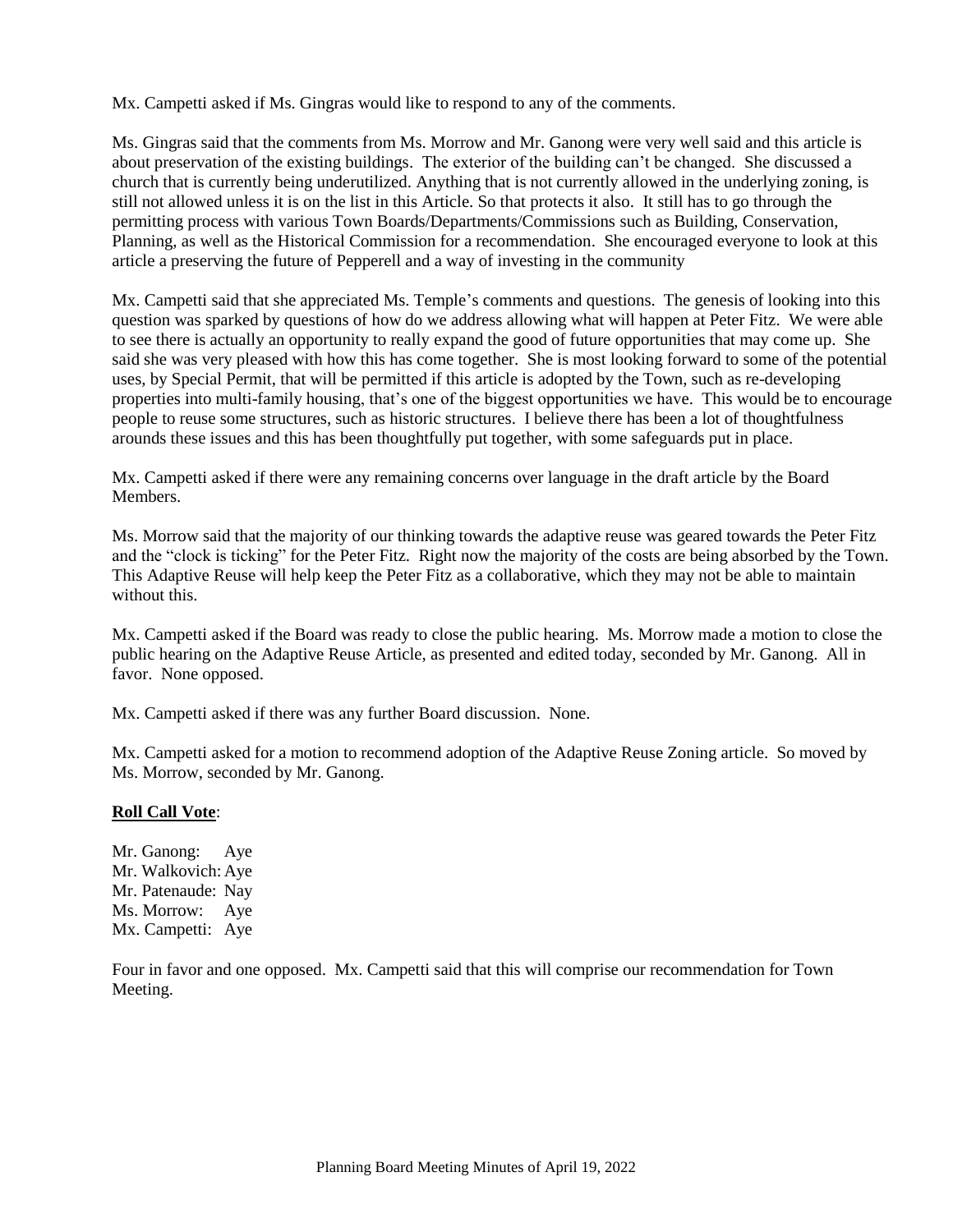#### **5. Action Items:**

a. Adoption of Stormwater Regulations under Section 178-6 of the Code of Pepperell.

Mx. Campetti said the Board has looked at iterations of these regulations several times and had presentations by consultants. She asked if the Board has any concerns regarding the language in the document.

Mr. Patenaude said that it is pretty solid and there is not a lot we can adjust or amend. It is following the State outline. I'm good with it.

Ms. Morrow, Mr. Walkovich, Mr. Ganong and Mx. Campetti agreed with Mr. Patenaude.

Mx. Campetti asked if there was a motion to adopt these Stormwater Regulations as written. So moved by Mr. Ganong, seconded by Ms. Morrow. All in favor. None opposed. None abstained.

#### **6. Reports/Correspondence/Discussion**

**(***Matters may arise that the Chair did not reasonably anticipate)*

#### **a. Municipal Energy Aggregation Presentation by Ken Hartlage:**

Ken Hartlage and Renee D'Argento of the Climate Change Committee were present. Mr. Hartlage addressed the Board and asked Ms. Gingras if she could share the presentation on Pepperell Municipal Energy Aggregation via screen share. Mr. Hartlage provided an overview of the Pepperell Municipal Energy Aggregation presentation.

Mx. Campetti asked if the Board Members had questions.

Mr. Patenaude said he loved the concept. He asked if this could help the Town in the future to bring on our own solar farm areas (i.e, the transfer station area). Mr. Hartlage said this is currently a separate program, however there is exploration to try to connect it. There are other grant programs out there that they are looking into for solar energy options.

Mr. Patenaude asked if the other Town's see any savings for their municipal buildings through this program. Mr. Hartlage said that some of the communities they have spoken too said that depending on the program they are offering, they have seen savings over the lifetime of the program. This is the best way to describe it. Rates do change however and there are no guarantees on savings.

Mx. Campetti said she thought this was a fantastic concept.

Mr. Hartlage said that Mr. Walkovich was also a Climate Change Committee member.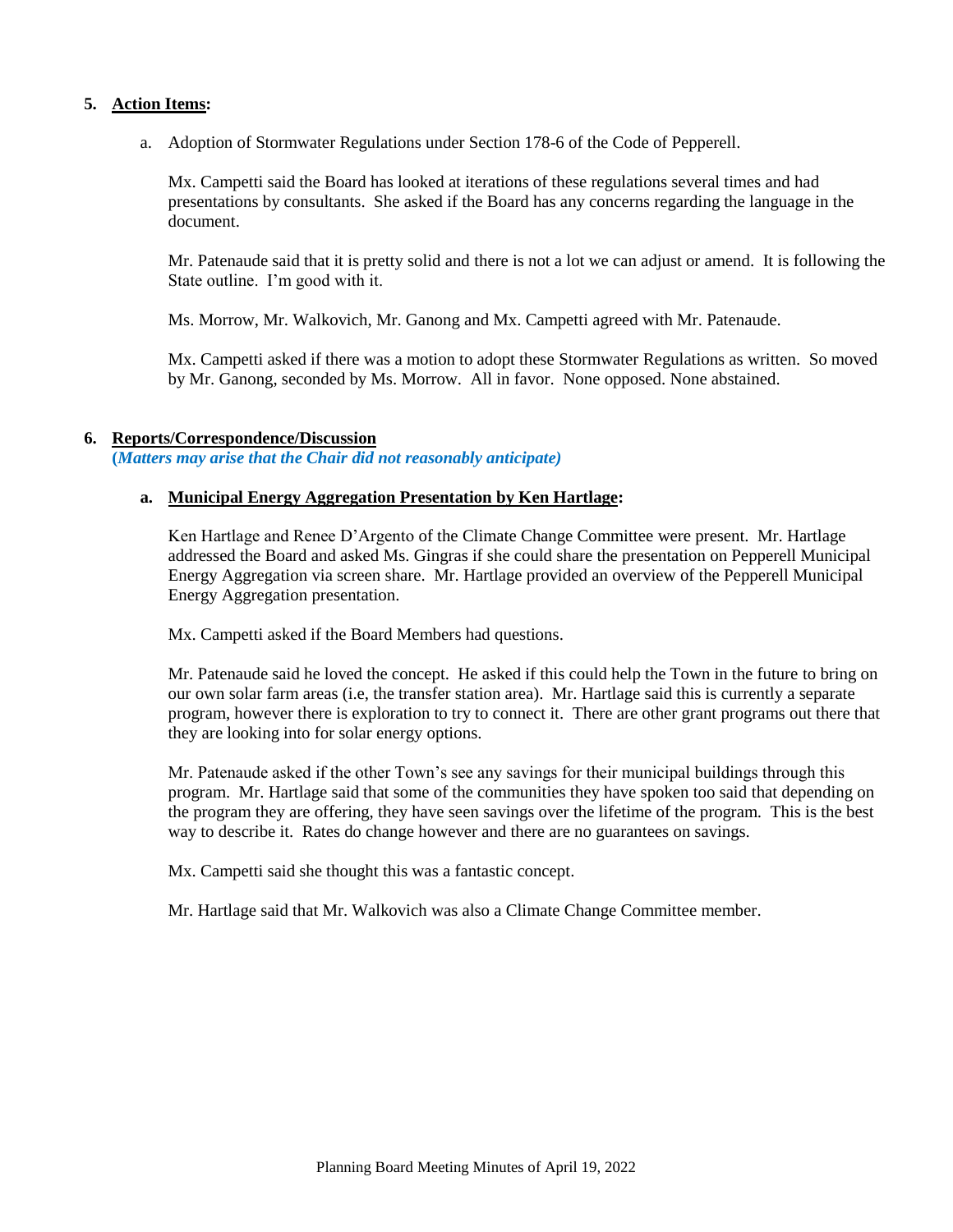Following item was taken out of order:

#### c. **Master Plan Implementation Team Update:**

Mr. Walkovich said that the Master Plan Implementation Team (MPIT) had send out the draft of the presentation they are seeking the Planning Board's approval of to get ready for Town Meeting. He said they also sent out a couple of letters and recommendations that they are looking for the Planning Board to approve. They are making five or six changes.

Mark Matthews addressed the Board and said there were three recommendations they would like to make, so they can take them off the Master Plan:

- 1. Master Plan 4.6 (Establish a Bike Share Program) MPIT recommends that 4.6 is not viable.
- 2. OSRP (3 items) Recommendation by MPIT is they cannot recommend pursing these three items and recommend they be closed.
- 3. Master Plan 6.3 MPIT recommends moving this away from the Select Board and reassigning it to the Recreation and Conservation Commissions.

Mx. Campetti asked if this would this mean that these items would be marked as completed or closed out. Discussion ensued. She asked if items could be reconsidered at a later date if marked completed. Mr. Matthews said that they could be marked as completed, with a footnote on the work that had been done. Ms. Morrow said she was on EDAC when these items were addressed, perhaps at a later date it might be viable to think about and is that that something we could notate. Mr. Matthews said he did not see why that couldn't be done. Discussion ensued.

Discussions ensued regarding the three recommendations.

Mr. Patenaude announced that he needed to leave the meeting at 9:30p.m.

Further discussion ensued on the three recommendations:

- Mx. Campetti said that Number 1 could be called complete, but possibly revisited in the future.
- Mx. Campetti said that Number 2 needs no action by the Planning Board.
- Mx. Campetti said that for Number 3 the Planning Board could vote to change the responsible party from the Select Board to responsible parties being the Recreation and Conservation Commissions as appropriate.

Mx. Campetti asked for a motion to change the responsible party (Select Board) for Master Plan Implementation 6.3 to responsible parties (Recreation and Conservation Commissions) as appropriate. So moved by Ms. Morrow, seconded by Mr. Walkovich. All in favor. None opposed.

- b. NMCOG Update/DLTA Funding Request (this item was addressed earlier in the meeting by Ms. Gingras).
- d. Inclusionary Zoning Article Review No discussion
- e. Staff Updates No discussion